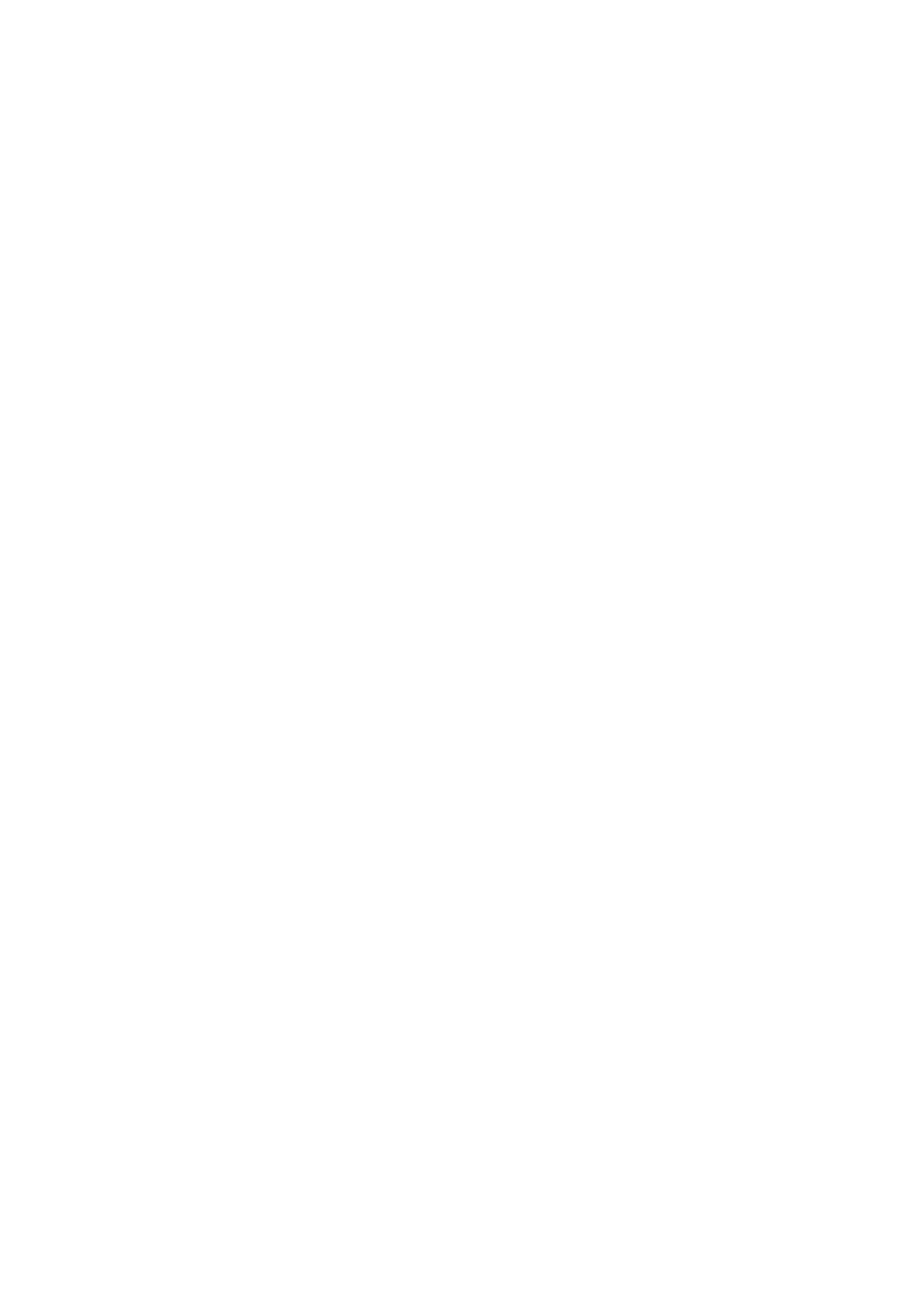# **Remote Learning Curriculum at SMPS and SVPS – revised**

#### **Remote education provision: information for parents**

This information is intended to provide clarity and transparency to pupils and parents or carers about what to expect from remote education if local restrictions require entire cohorts (or bubbles) to remain at home.

For details of what to expect where individual pupils are self-isolating, please see the final section of this page.

#### **Our school's offer**

Where a class, group or small number of children need to self-isolate, or there is a local/national lockdown requiring children to remain at home, we offer immediate remote education. Our offer considers how to continue to improve the quality of children's existing education and ensures a strong contingency plan is in place for remote education. We will make sure that we plan our remote curriculum with regard for children's age, stage of development or special educational needs which continues to allow them to develop and grow in faith, whilst to providing the pastoral, educational and spiritual support that is essential in these challenging times.

At SMPS/SVPS, we define our groups as follows:

- Whole School (local/national lockdown) = every child except SEND/EHCP/Vulnerable/Key Worker children
- Year Group/Class (in the case of a Covid-19 outbreak in agreement with PHE) = all children within a particular year/class
- Small Groups/Individuals = in the case of isolated positive test as agreed by PHE and those who have enforced quarantine

In developing our Remote Learning Curriculum, we ensure that we:

- continue developing our children's faith and spirituality by delivering the Gospel assemblies weekly and daily worship alongside the RE curriculum
- offer continuous support and monitoring of pupil's/ families' welfare remains in place and safeguarding procedures are still followed.
- give teachers sufficient time to plan the remote learning including PPA time
- use a curriculum sequence that allows access to high-quality online and offline resources and teaching videos that match the school's current intent
- train all teaching staff to use Class Dojo (our chosen online platform) so that it is used consistently across the school in order to allow interaction, assessment and feedback
- provide resources, such as workbooks where appropriate
- recognise that younger children and some children with SEND may not be able to access remote education without adult support. Therefore, we will make provision for these children to be educated at school where possible. Where this is not possible we will work with families to support them to continue to develop key skills at home
- consider the mental and emotional wellbeing of our children and families by making weekly/fortnightly phone calls home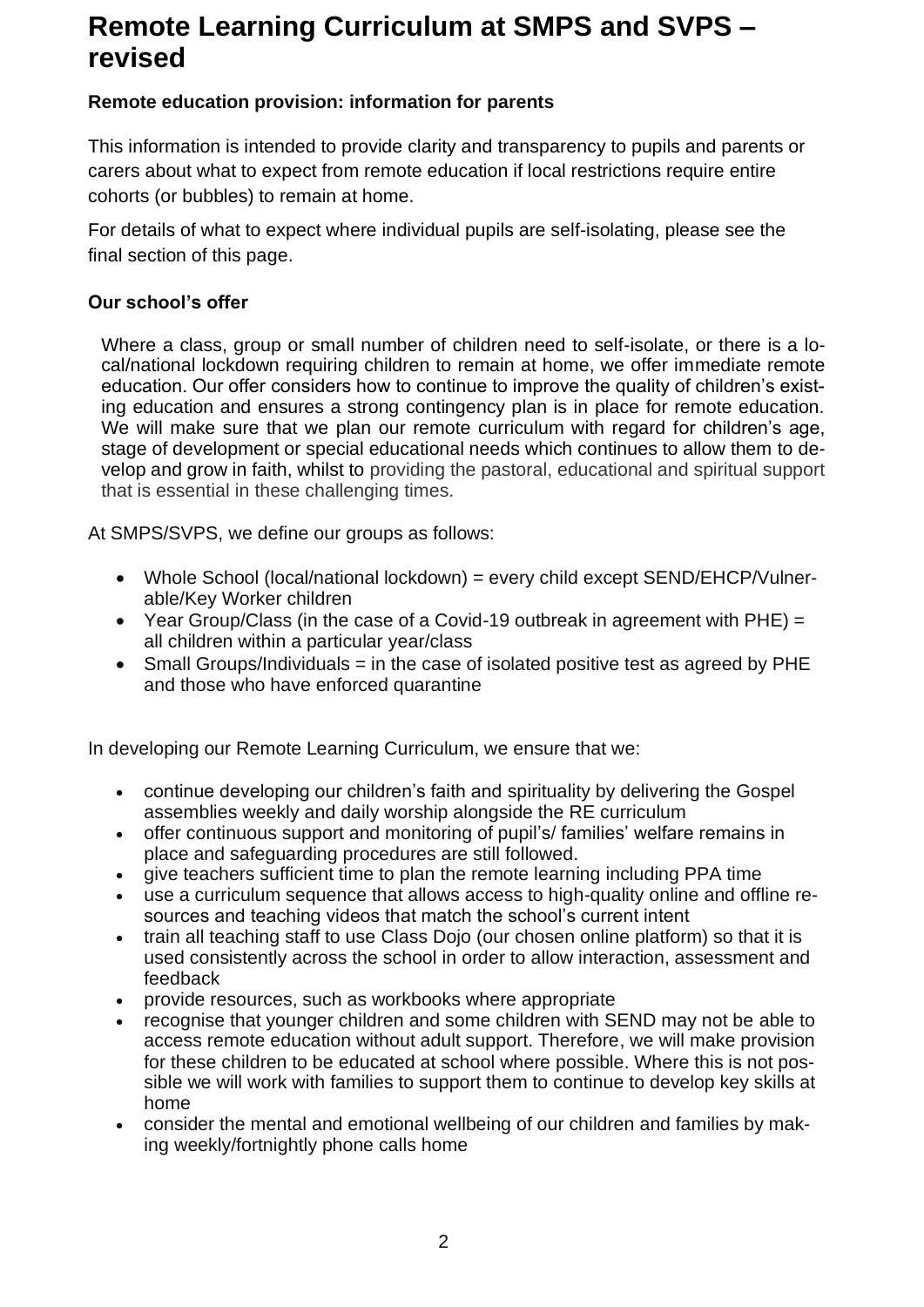When teaching children remotely, we will:

- set assignments so that children have meaningful and ambitious work each day in a number of different subjects
- teach a planned and well-sequenced curriculum so that knowledge and skills are built incrementally, with a good level of clarity about what is intended to be taught and rehearsed in each subject
- provide frequent, clear explanations of new content, delivered by a teacher in the school or through high-quality curriculum resources or videos
- set clear expectations on how regularly teachers will check work using Class Dojo to assess how children are progressing through the curriculum
- allow teacher adequate time to adjust the pace or difficulty of what is being taught in response to the children's assessments, so that all children make good progress
- offer children opportunities to have daily contact with teachers (live/pre-recorded lessons, Class Dojo messages etc)

# **The remote curriculum: what is taught to pupils at home**

A pupil's first day or two of being educated remotely might look different from our standard approach, while we take all necessary actions to prepare for a longer period of remote teaching.

#### **What should my child expect from immediate remote education in the first day or two of pupils being sent home?**

For the first two days, an emergency pack of self-contained lessons will be set via Class Dojo or, in the event that you do not have access to an appropriate device for remote learning, a paper work pack of lessons and activities.

#### **Following the first few days of remote education, will my child be taught broadly the same curriculum as they would if they were in school?**

• We teach the same curriculum remotely as we do in school wherever possible and appropriate. However, we have needed to make some adaptations in some subjects. For example, practical activities for Science lessons will not be set to be carried out where the child would need specialist resources. PE, Art and DT will not be the same as at school but there will be lessons provided in these subjects via pre-recorded lessons or schemes.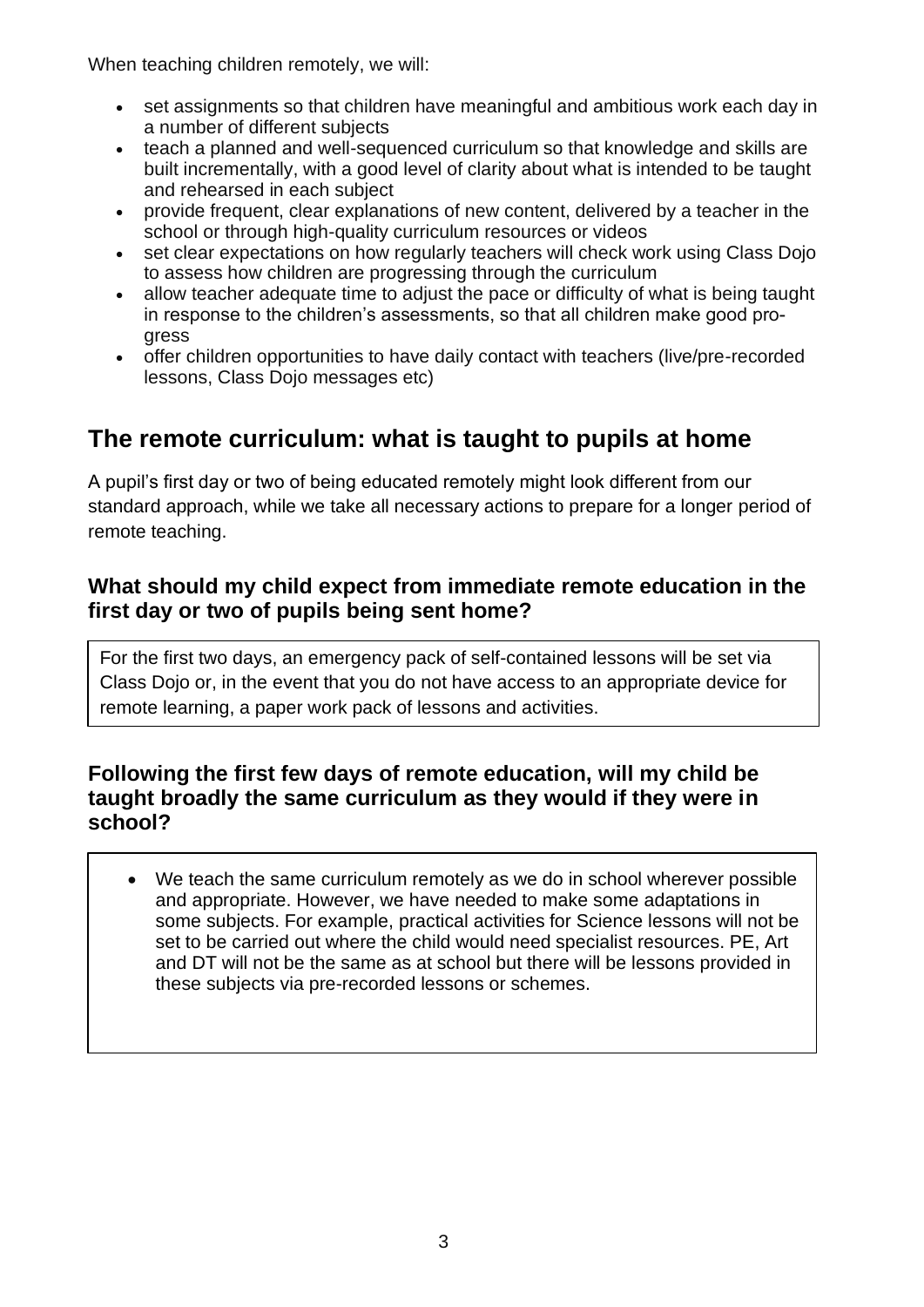# **Remote teaching and study time each day**

### **How long can I expect work set by the school to take my child each day?**

We expect that remote education (including remote teaching and independent work) will take pupils broadly the following number of hours each day:

| Upper KS2 Pupils (Yr5 & Yr6) | 4 hours per day (these can be broken<br>down over the day.)           |
|------------------------------|-----------------------------------------------------------------------|
| Lower KS2 Pupils (Yr3&Yr4)   | 4 hours per day (these can be broken<br>down over the day.)           |
| <b>KS1 Pupils</b>            | 3 hours per day (these can be broken<br>down over the day.)           |
| YrN & YR                     | 3 hours per day (these can be in<br>shorter sessions, not one block.) |

## **Accessing remote education**

#### **How will my child access any online remote education you are providing?**

Work will be shared on Class Dojo daily. Each child is issued with their own log in.

#### **If my child does not have digital or online access at home, how will you support them to access remote education?**

We recognise that some pupils may not have suitable online access at home. We take the following approaches to support those pupils to access remote education:

- We will loan laptops to those families most in need of a suitable device. Initially this will be one per family; however, if we are able to source further devices, we will provide these. Please contact the school via email, for St Vincent's [admin@stvincentshr.org](mailto:admin@stvincentshr.org) for St Mary's [admin@stmarysprimary.org.uk](mailto:admin@stmarysprimary.org.uk) and inform the school of any further need for devices or support with internet connection.
- Pupils can access any printed materials needed if they do not have online access by contacting the school office for St Vincent's 01582 862456 or for St Mary's 01582 602420. Class teachers will provide work packs aligned to the on-line learning. Parent/carer will need to collect unless self-isolating, in which case the school will arrange for delivery.
- Pupils can submit work to their teachers if they do not have online access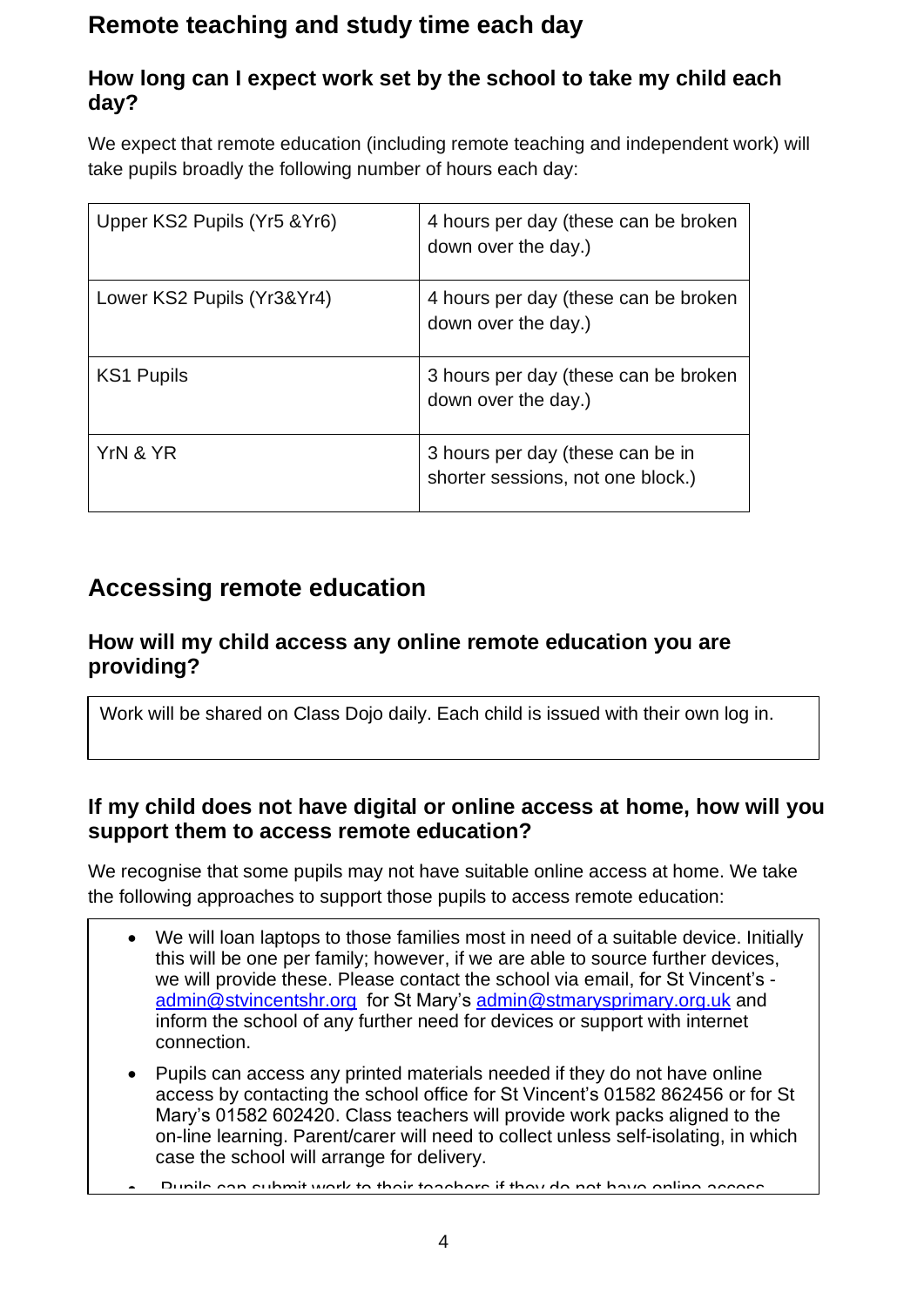## **How will my child be taught remotely?**

We use a combination of the following approaches to teach pupils remotely:

- recorded teaching recordings made by class teachers for Core subjects (noncore subjects may be taught through sites such as Oak Academy)
- printed paper packs produced by teachers where needed (e.g. workbooks, worksheets)
- commercially available websites supporting the teaching of specific subjects or areas, including video clips or sequences, worksheets
- Nessy, Teach your monster to read, Accelerated Reader all used to support reading.
- Maths Whizz, Mymaths and Flurrish, Rockstar Maths to support maths.
- Weekly spelling lists
- Yr6 SATS workbooks for Maths, Grammar, Comprehension and Reading.
- Child to record themselves reading at least once a week and Teaching Assistants/teachers comment on reading and support.
- Weekly whole class live meeting at a set time each week.

## **Engagement and feedback**

#### **What are your expectations for my child's engagement and the support that we as parents and carers should provide at home?**

- Expectations for pupils' engagement with remote education we expect each child to follow the timetable provided by the Class Teacher and to complete all tasks daily or to as near to the date set as possible
- Where possible, please upload completed tasks during school day.
- Expectations of parental support we expect you to set routines to support your child's education by following the timetable set by Class Teachers.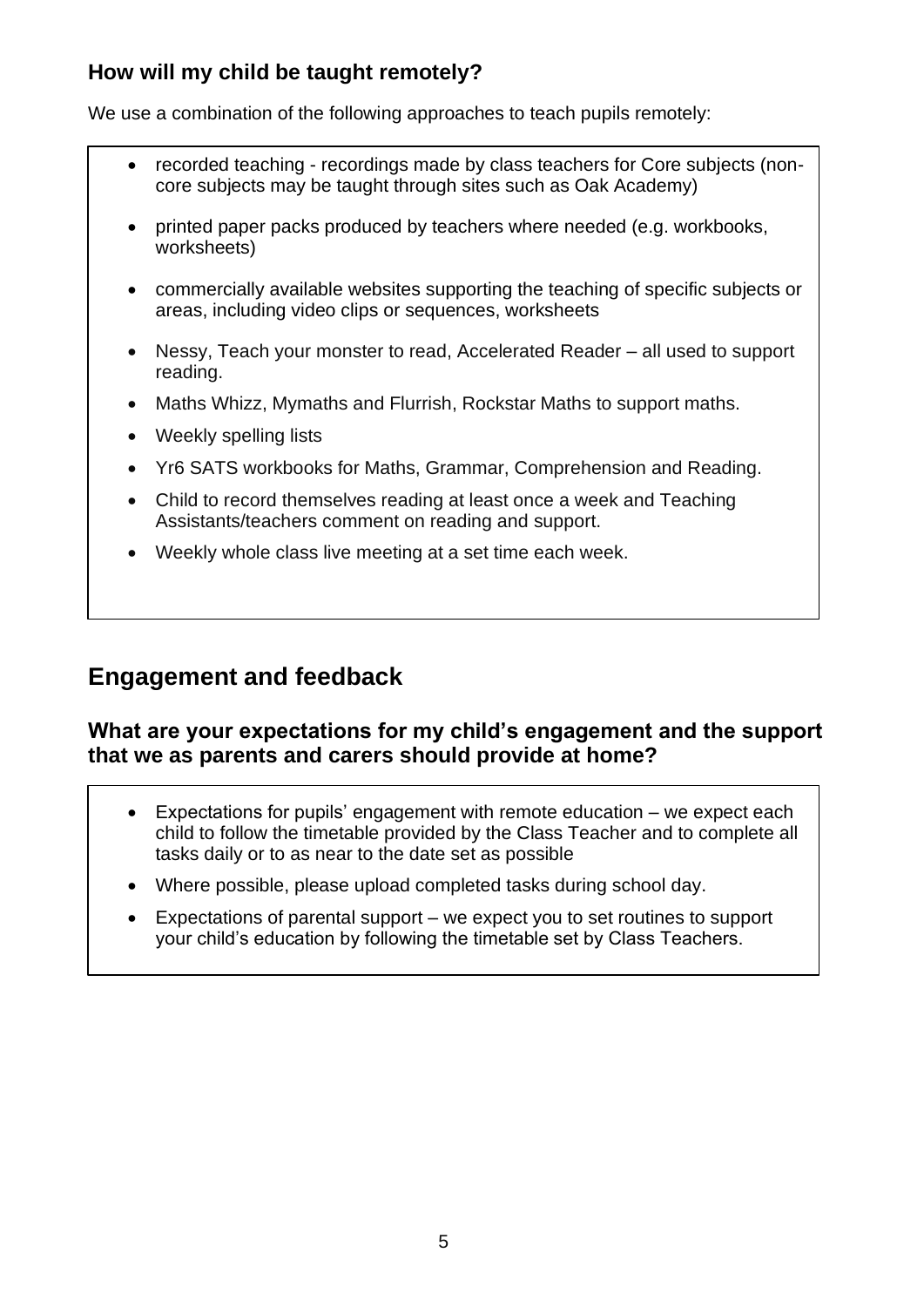**How will you check whether my child is engaging with their work and how will I be informed if there are concerns?**

- We will check throughout the school day, children's engagement with remote education
- If we have a concern, we will send a message via Dojo. If this lack of engagement continues, a member of staff will make contact with the parent/carer to offer further support.
- Our SENDco and Senior Leaders will provide support for identified children who are struggling to engage

### **How will you assess my child's work and progress?**

Feedback can take many forms and may not always mean extensive written comments for individual children. For example, there are also valid and effective methods, amongst many others. Our approach to feeding back on pupil work is as follows:

- Class teachers will comment daily on work posted and award Dojo points for completed tasks.
- Pupils will receive daily feedback on their work.
- Whole-class feedback or quizzes will be marked automatically via digital platforms

# **Additional support for pupils with particular needs**

#### **How will you work with me to help my child who needs additional support from adults at home to access remote education?**

We recognise that some pupils, for example some pupils with special educational needs and disabilities (SEND), may not be able to access remote education without support from adults at home. We acknowledge the difficulties this may place on families, and we will work with parents and carers to support those pupils in the following ways:

- We will deliver remote education for pupils with SEND by tailoring work to suit their needs. Teaching assistants will make regular contact with SEND pupils to support engagement.
- Teaching assistants listening to reading via phone to monitor progress for SEND pupils where applicable.
- To deliver remote education for younger pupils, we are delivering shorter, practical tasks. Short recorded lessons to support phonics, maths, literacy, Art and PE. Setting practical tasks that parents should be able to support.
- We will provide resources for parents such as scissors, glue sticks, recipes for playdough, etc.